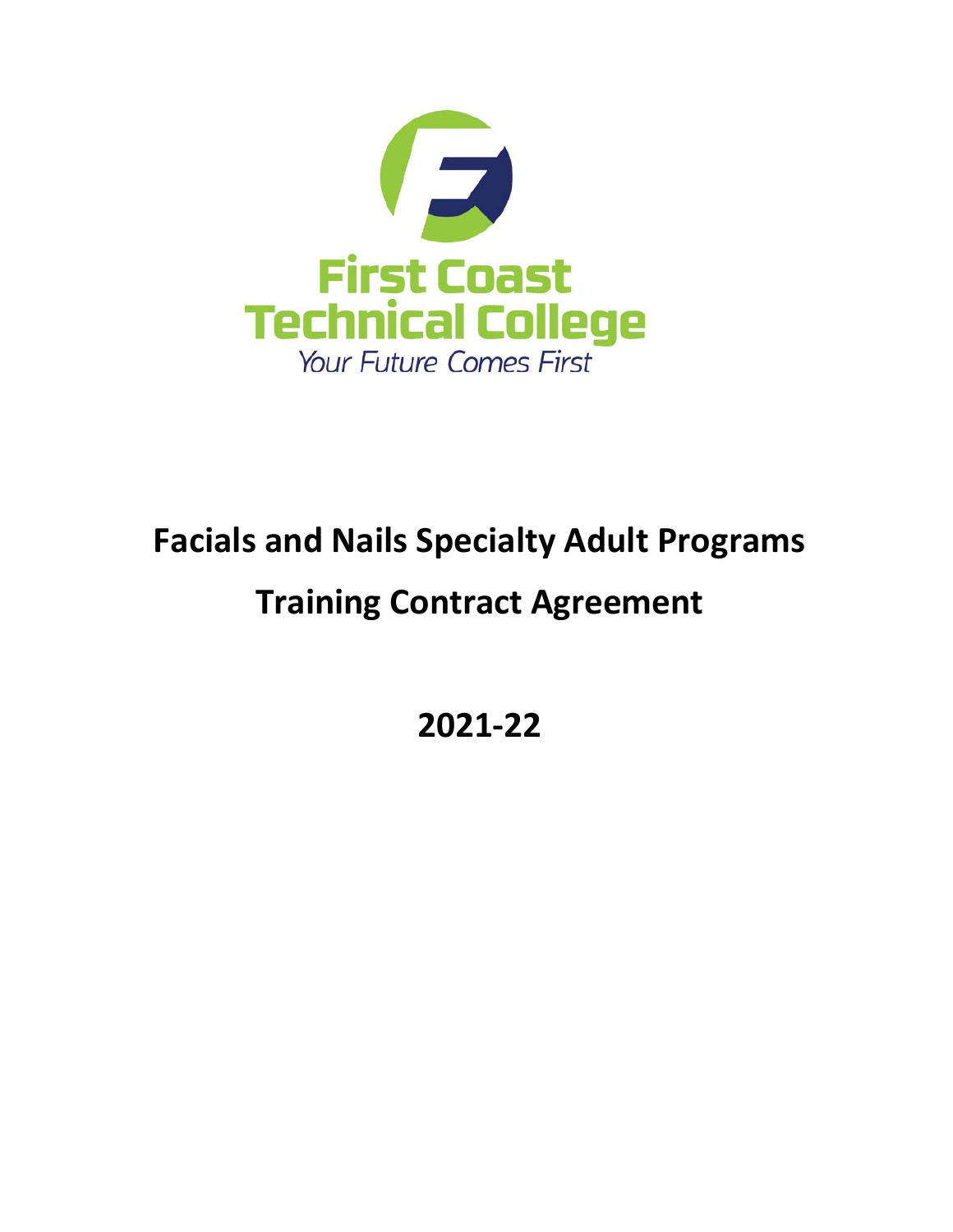Welcome to the adult program for Facials and Nails Specialty. This training agreement is intended to outline all aspects and expectations for the duration of your program to meet the standards of the Florida Department of Education Curriculum Framework.

# **Facials Specialty Career Ready Components and Standards**

Basic facial, mechanical facial, facials using electricity, Glycolic peels, paraffin facials, lash and brow tint, make-up, eyelash application and extractions.

• Perform facials, manipulations and related massage, make-up, hair removal, and artificial lash application. Identify the proper chemical to be prescribed using an understanding of the chemistry that affects the nails and skin that can be described, measured, and predicted. Demonstrate proper procedure and application of chemicals. The competencies for Facials will begin with fellow students and progress to salon clients.

# **Nails Specialty Career Ready Components and Standards**

Pedicures, water manicures, hot oil manicures, mini manicures, sculptured nails, tips/ overlays, fill-ins, wraps or mends, gel nails, fiberglass nails, nail art and artificial nail removal.

• Demonstrate the practice of performing manicures, pedicures and applying artificial nails/nail wraps identifying the proper procedure and application of chemicals. The competencies for Nails will begin by performing pedicures, water manicures and hot oil manicures on fellow students. Sculptured nails, tips/overlays, fill-ins, wraps and/or mends, gel nails, nail art and artificial nail removal will begin on plastic fingers, then proceeding to other students and clients.

# **Safety**

I agree:

- 1. to follow all safety rules and regulations as outlined by the instructor.
- 2. not to use any equipment until I have been instructed in the proper method of operation.
- 3. to demonstrate my ability to operate, use, and maintain all equipment correctly and safely under the supervision of an instructor , laboratory assistant or designated student.
- 4. to abide by all safety rules when using chemicals.
- 5. that activities involving practical services will be performed with the permission of an instructor and under the supervision of an instructor, including any services that I receive.
- 6. that a student as assigned by an instructor will perform any services that I receive.
- 7. to keep my student training areas professionally arranged and free of my personal possessions.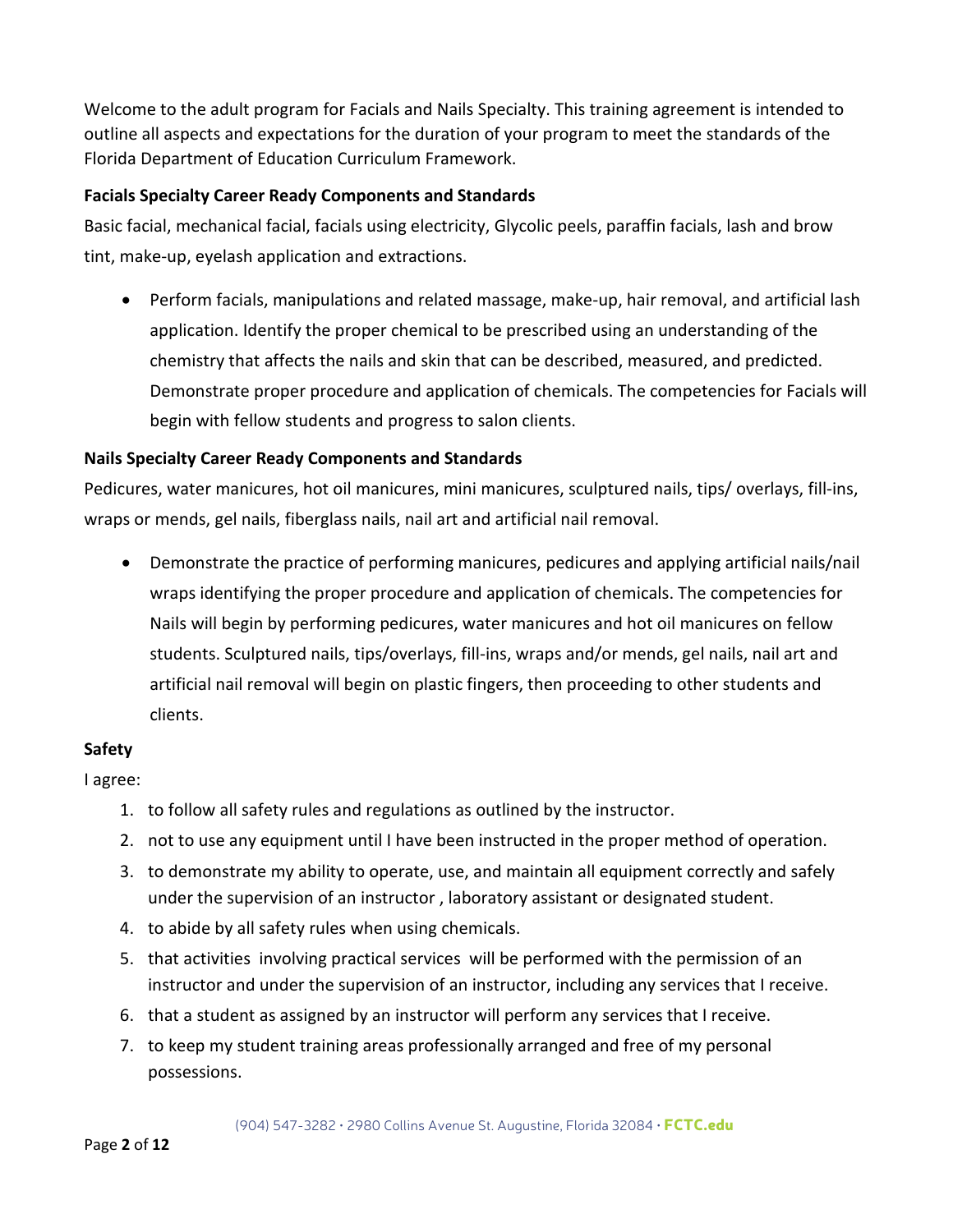- 8. to follow dress code and I understand that I will not receive hours or service competencies when out of uniform.
- 9. that I will ask my Instructor about learning new techniques, not another student.

# **Discipline**

Student conduct and discipline is based on the St. Johns County School Board rules which adhere to Florida law Chapter 76- 236, s. 230.23 (6) F.S. "Code of Student Conduct". Students are required to read and understand his/her responsibilities as stated in the Student Handbook/Student Code of Conduct and this contract.

# **Dress Code**

Professional image is an important part of our profession and this training program. Professional image includes dress, personal hygiene and how we conduct ourselves. Students must arrive to class dressed appropriately in the approved black uniform with no objectionable odors. Students not in uniform will receive no hours or services and will have a daily deduction of 5 points from their Employability Skills until suitably dressed . Students may be sent home to change into dress code attire. Uniforms may be purchased at the FCTC Bookstore.

I agree to arrive in class dressed and groomed in accordance with industry standards, including health and safety requirements, as out lined below:

- **Uniform**: A uniform is required of all adult Cosmetology Students. The approved black scrub uniform is available for purchase at the FCTC Bookstore. Students must wear their FCTC student ID while on campus.
- **Shoes**: Each student must wear solid black leather or leather type, rubber soled shoes that do not expose the foot in any way. No suede, canvas, multi-color or any other variations will be accepted. No heels, boots, high-tops, flip- flops or sandals are acceptable. If you have a question, you may bring shoes in before wearing them to make sure they fit the safety requirements of the Cosmetology Program.
- **Hair**: Students must arrive in class with their hair styled appropriately for our Cosmetology Clinic Clientele. Students are not permitted to groom their own hair or another student's hair during class time unless approved by an instructor as a training activity**.**
- **Make-up**: Students are encouraged to arrive to class with their make-up applied in a professional daytime look that is appropriate for our Cosmetology Clinic Clientele. Students are not permitted to apply their own make- up or another student's make-up unless approved by an instructor as a training activity.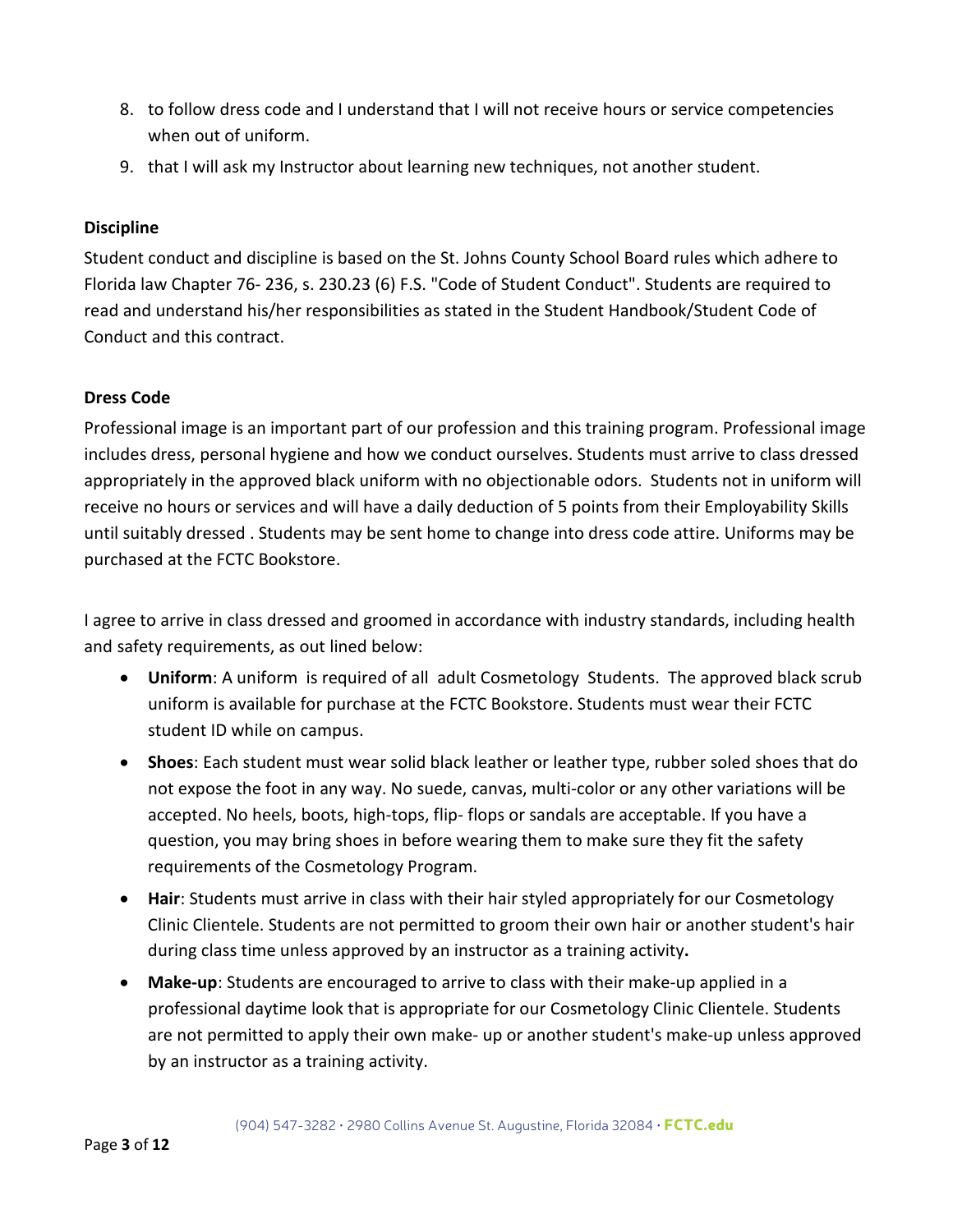- **Manicured Hands**: Students must arrive in class with their hands clean and fingernails shaped to an appropriate professional length (as determined by the instructor/s) for practice standards. Students are not permitted to do their own nails in class or another student's nails, unless approved by an instructor as a training activity.
- **Jewelry**: No excessive jewelry such as bangle bracelets, large hoop or dangle earrings, long necklaces or rings that may present a safety hazard are allowed. Do not wear any jewelry that must be removed to perform assigned tasks.

#### **Consequences for not following dress code:**

- **1st Warning**: Verbal warning, daily deduction of Employability Skills points and may be sent home to change into uniform. A time extension may be granted by the instructor for valid reasons (example: size not available)
- **2nd Warning**: Written warning, daily deduction of Employability Skills points and may be sent home to change into uniform.
- **3rd Written**: Referral warning and/or conference with the Career Specialist/ Student Advisor, daily deduction of Employability Skills points and may be sent home to change into uniform.
- **4th Action**: Student will be sent home until uniform requirements have been met and a daily deduction of Employability Skills points.

## **FCTC Student Attendance Policy**

First Coast Technical College encourages and expects all students enrolled in programs to attend regularly in order to derive maximum benefit from the instructional program and develop habits of punctuality, self-discipline and responsibility. Our faculty and staff are committed to prepare our students with the diverse skill set necessary to be successful in the workforce. Effective work habits are paramount to students' success and all our programs include an employability criteria checklist within their grading policy.

In addition to maintaining satisfactory progress according to the course contract and curriculum calendar, it is expected that students will also maintain attendance/activity in the program. A student is expected to be in attendance at least 90% of scheduled hours for their program/course per grading period. FCTC is a clock-hour institution and it is necessary for program instructors to monitor daily and document the attendance of all students enrolled in postsecondary technical programs. Curriculum delivery and awarding terminal credentials and Occupational Completion Points (OCPs) to students are based on actual number of hours present in the classroom and mastery of competencies. Decisions to withdraw students for excessive time out of class will be based on the total number of hours absent from class, regardless of whether those hours were accumulated for tardiness, absences, or a combination of both. In addition to the required attendance hours, students are also required to have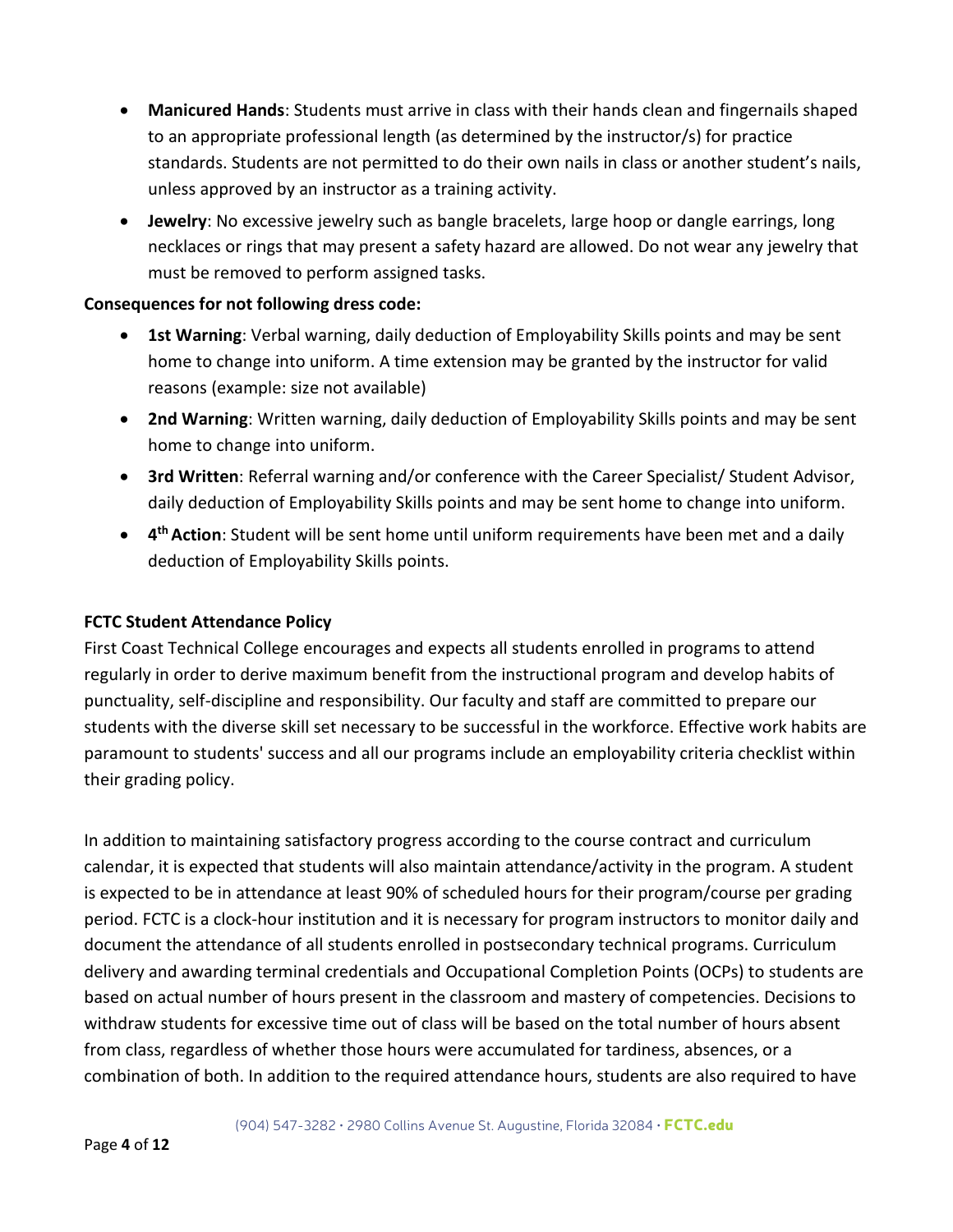accomplished mastery of the competencies. Attendance requirements in programs that lead to board licensure may be stricter which takes precedence over the district wide attendance policy. After the sixth consecutive absence, adult education students will be withdrawn from their class.

A student is expected to be on time for the start of the class. If a student is late the tardy will count against their employability grade which is factored into their final course grade.

# **Withdrawal and Re-enrollment**

Student withdrawal for excessive time out of class will be entered into the attendance record by the instructor when students exceed allowable time out of class. Students withdrawn for nonattendance but desiring to continue in their program or another program, must have a re- enrollment meeting with their Instructor, Student Advisor and Career Specialist prior to reentry. Reentry may only be at the next course start dates. A student who wishes to reenter a previous attended program, may have to take a written or practical assessment to determine where the student will be placed within the program. The instructor and Career Specialist will determine the course of reentry for each student on a case by case basis. The Assistant Principal or Principal will be informed on reentry by the Career Specialist.

**Lunch**: Lunch is 30 minutes total and must be taken around client flow. Bringing your lunch is strongly encouraged. Leaving for lunch and not returning to school is unacceptable.

**Parking**: Current parking permits must be obtained from Building A. Reserved cosmetology client parking is located in front of buildings G and F. Students should not park in the reserved areas.

**Smoking**: First Coast Technical College is a smoke free campus. Smoking in your car is not permitted while parked on the campus. Failure to follow the FCTC Tobacco Free Policy as stated in the Student Handbook will result in disciplinary action.

# **Absences and Tardies**

Students are expected to contact the instructor when absent according to departmental policy. The instructor will support the student to be proactive with their attendance.

Students are required to clock in/out on the timeclock AND sign in and out on the sign in/out sheet. Student's attendance will be calculated based upon a time clock. Class begins at 8:00 AM and ends at 3:00 PM. Tardies include arriving late for class start time, late from break or lunch and/or leaving early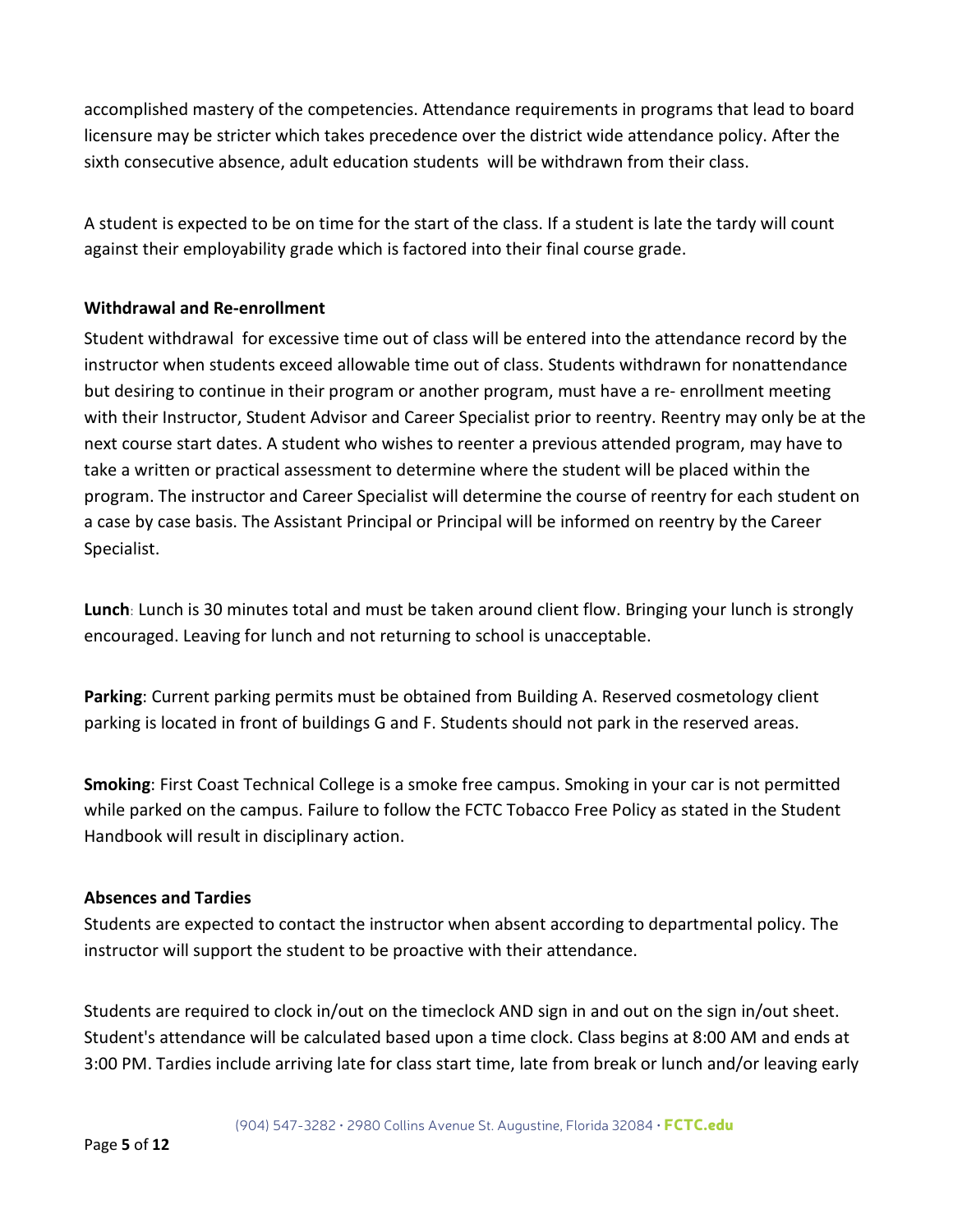for the day. More than five absences or tardies in a course will result in a meeting with the Instructor, Student Advisor and Career Specialist. Student may be advised to drop the class and re-enroll with the next scheduled class. Each course has a beginning and end date. If any part of the course (clock hours, testing or services) is not completed by the end date, the student must reenroll. Requirements must be met to complete.

- Facials Specialty is a 220-hour program and students are required to attend the entire 220 hours and complete all competencies. If a student must reenroll to satisfy requirements, they can at their expense.
- Nails Specialty is a 180-hour program and students are required to attend the entire 180 hours and complete all competencies. If a student must reenroll to satisfy requirements, they can at their expense.

**Service Competencies** are the hands-on services that the student will learn while in their program. Florida Law mandates minimal Competency and Services through Florida Department of Business and Professional Regulation (DBPR) Board of Cosmetology. The competency requirements may be increased by our school to ensure competency of the skill. The school evaluates each individual for competency on each objective for each subject area. (61GS-22.003)

Application of chemicals is a serious responsibility and can cause danger to the public. Demonstrating the ability to handle hazardous chemicals is a very important part of our training. More than the minimum service may be required to master a skill.

# **Cosmetology Clinic Work-Based Activity Instructional Plan**

- **Objectives**: To prepare for employment in a salon, the student will apply problem-solving skills, develop positive work attitudes and excellent customer service skills. Students will participate in supervised hands- on learning opportunities.
- **Experiences**: The Cosmetology Program is modeled as a realistic salon atmosphere. When students reach an acceptable competency level, the student will then be released to perform service competencies on patrons from the community. Students must complete all assigned services before being assigned a client. Every aspect of the duties is performed by the student with supervision from the instructor. Each service is checked and approved by the instructor. Following proper set up and sanitation requirements as well as having set up and sanitation checked by the instructor is required.
- **Six Steps to Success**: The following steps must be followed when caring for a client to receive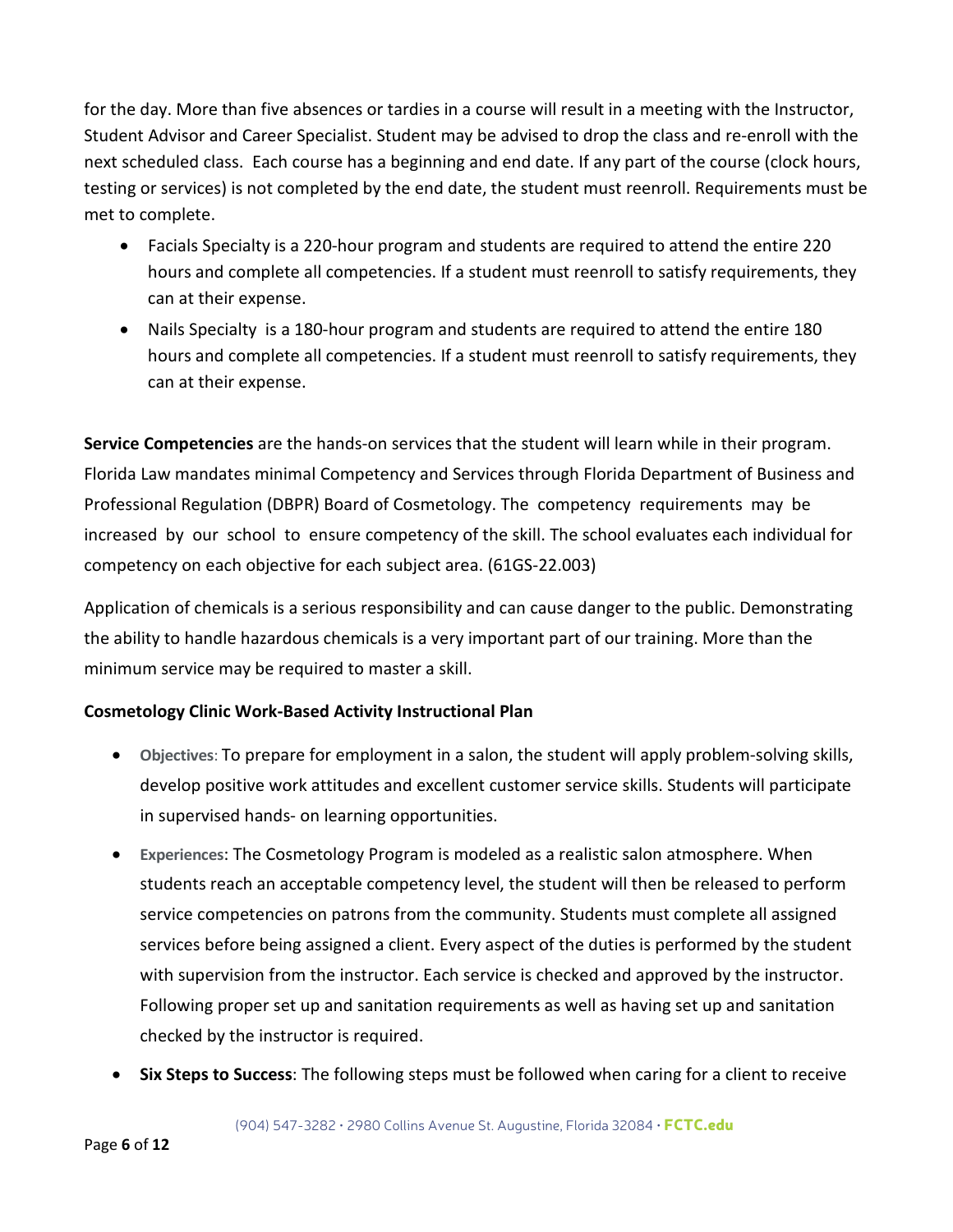service competency credit:

- 1. Station cleanliness and setup
- 2. Client consultation
- 3. Instructor consultation
- 4. Instructor mid-service evaluation
- 5. Instructor finished service evaluation
- 6. Proper cleanup of the work area

Students are assigned to specific tasks in the salon on a rotating basis:

- At the front desk, the student learns to answer the phone, make appointments, check clients in and out and assign clients to the appropriate student as per instructor approval. The student is responsible for the financial transactions utilizing our salon software and closing out the drawer at the end of each workday.
- In the dispensary, the students learn how to keep the salon running smoothly by inventorying/ordering products, as well as restocking supplies, to keep the salon running smoothly.
- Specific jobs are assigned for cleanup throughout and at the end of each day, enabling each student to learn all aspects of sanitation and the duties their employer will expect of them in the workplace.
- Any other tasks the instructor may require the student complete for effectiveness of our classroom/ salon environment.

#### **Evaluations**

Students are evaluated based on the following objectives:

- Completion of minimum competencies before serving the client
- Client feedback survey
- Six step process when caring for the client

#### **Progress in the Program**

I understand and agree that the following are requirements to successfully progress in my program: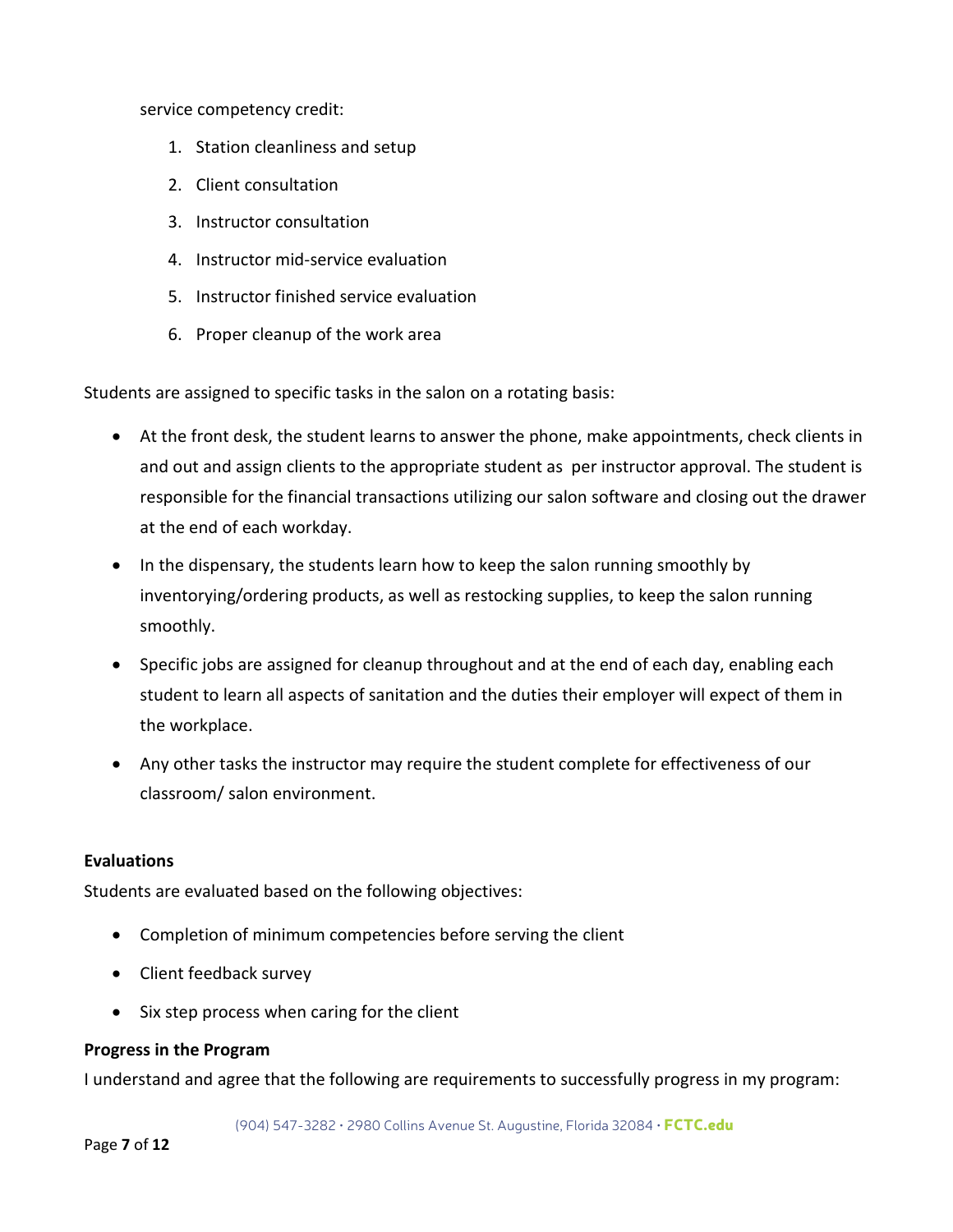- 1. Textbooks and kit will be purchased upon entry to the Cosmetology/Specialty Program.
- 2. Proper uniform and attire requisites will be met within one week upon entry.
- 3. A complete nail kit, and/or facial kit will be kept in the Cosmetology Department at all times to enable me to meet and perform all required/ assigned competencies.
- 4. My kit implements and tools will not be removed from the Cosmetology Department at any time while I am enrolled.
- 5. Use or cell phones without instructor approval may result in the instructor requiring no cell phone in class. I will share the telephone numbers with anyone who would need to contact me for emergency reasons including children, schools and family. All personal calls will be taken care of on lunchbreak or before and after school. I understand failure to follow the cell phone policy may result in surrendering my cell phone until the end of the day as well as daily loss of Employability Skills points and/or disciplinary action.
- 6. I understand that the instructors will assign students service stations and service partners. I am expected to complete my service competencies at my station and work with my assigned partner
- 7. The program is a planned sequence of instruction. Each course is priced individually. If a student does not finish the course, they will be required to REENROLL for the required hours and pay additional fees until the course is completed.

| Course # | <b>Title</b>             | <b>Occupational Completion Point</b> | <b>Hours</b> |
|----------|--------------------------|--------------------------------------|--------------|
| CSP0015  | <b>Nails Specialty</b>   |                                      | 180          |
| CSP0265  | <b>Facials Specialty</b> |                                      | 220          |

- 8. Each student must remain in the program, attending full-time until all Service Competencies, testing and hours are complete. The student is expected to fully participate in all class activity untill all requirements are met.
- 9. Students who show lack of progress due to attendance, testing or service productivity, may be scheduled for a conference to determine if it is in the student's best interest to remain in the program.
- 10. A student who leaves school without completing the program will retain their accumulated hours and services. Upon returning to school, the student's skill level will be evaluated. If the student needs more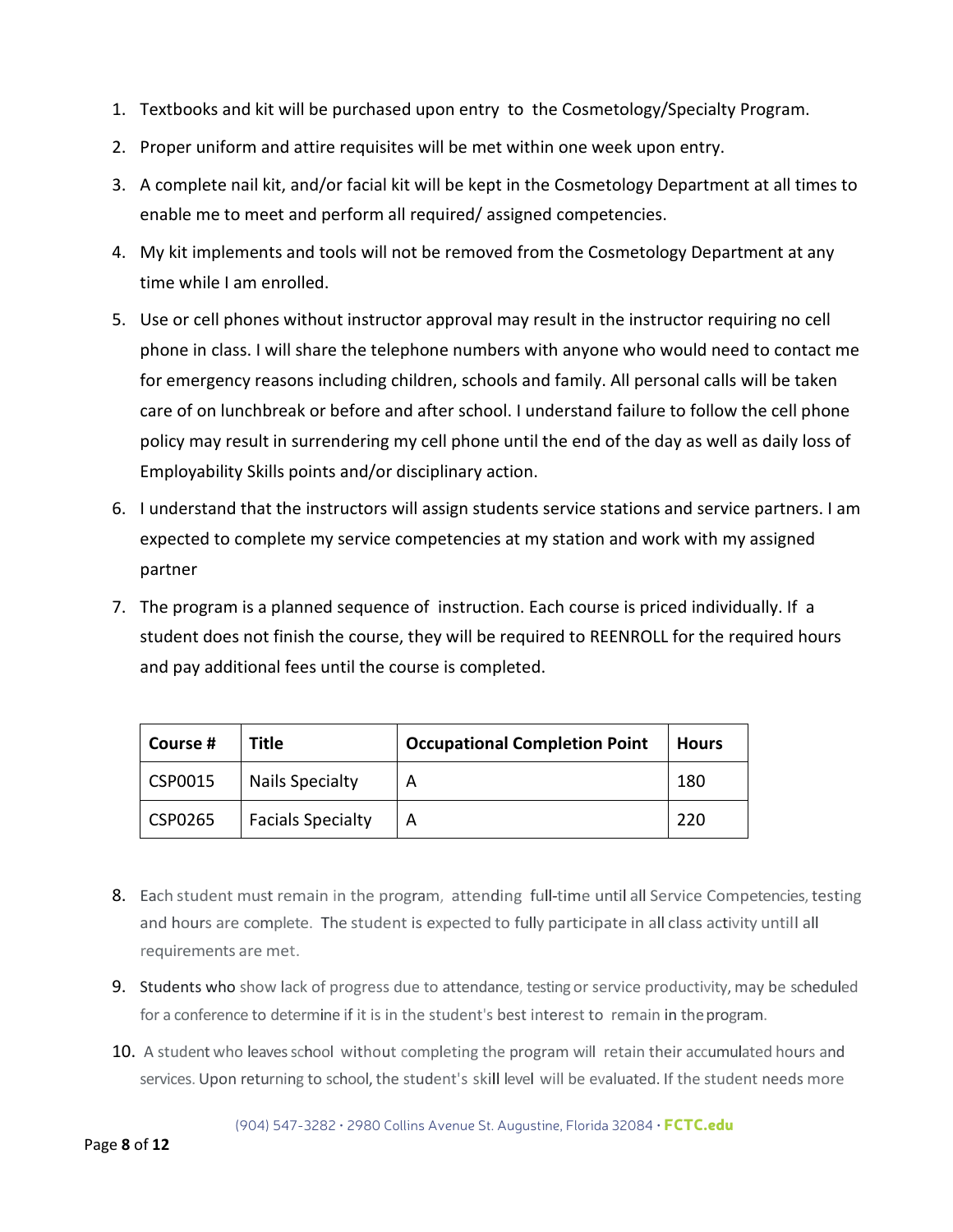practice to become proficient, the student will berequired to complete more than the minimum service requirement. All Testing will need to be repeated.

- 11. I agree that in order to make application to the Florida State Board of Cosmetology for a specialty license,the following requirements must bemet:
	- a. Financial obligations satisfied.
	- b. Completed Aids certification at the student's expense
	- c. Program completion

#### **Program Requirements**

The following are expectations must be met:

- Minimum service requirements
- Test score of 80% or higher
- Completion of all homework assignments and project as assigned by the instructor
- Employability skills scoring of 80% or higher

#### **Items Left Behind**

I understand I am responsible for removing all of my supplies or personal items from the Cosmetology department. I have two weeks to pick up any supplies or personal items left behind. Items that are not picked up will be donated to the Cosmetology Program.

# **State Board Application**

Upon completion of all assignments, services, testing and hours, the application to DBPR will be submitted at the student's expense. Applications must be signed by the Instructor. FCTC has a two-year time limit for submission of paperwork. Beyond that limit a student must reenroll to be evaluated.

# **State Board Requirements**

Students are responsible for the following:

- AIDS Certificate \$15.00 (prices subject to change)
- Specialty registration application to DBPR \$75.00 (prices subject to change)

Florida law requires all criminal history be reported on application to state board to see if the applicant may take the state board exam and qualify to hold a Florida Professional License.

Furthermore, FL statues 455.227 1 (c) Being convicted or found guilty of or entering a pleaof guiltyor nolo contendereto, regardlessof adjudication, a crime in anyjurisdiction which relatestothe practice of, or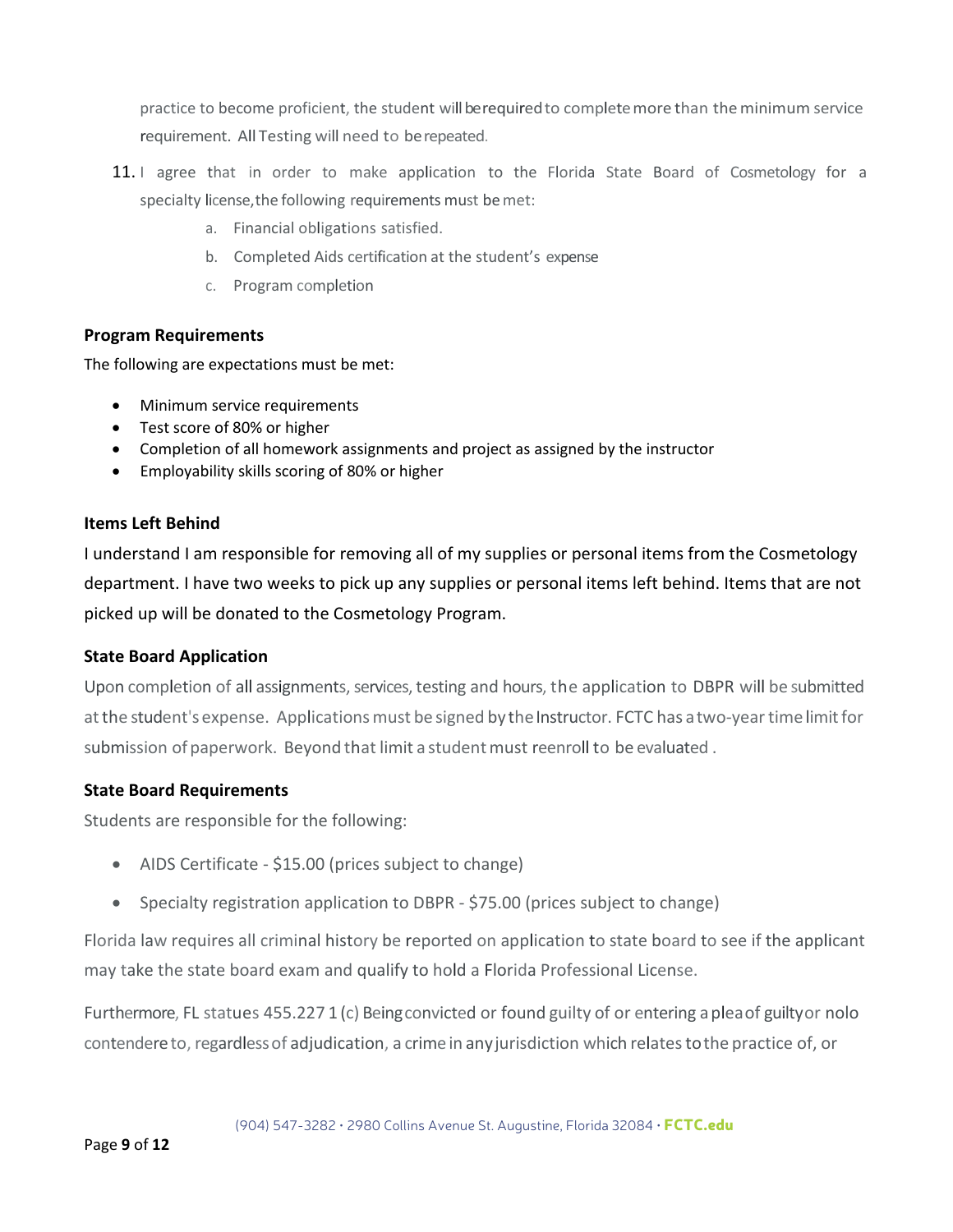the ability to practice, a licensee's profession. 1 (t) If license is attained a licensee MUST report any of the above within 30 days.

## **Grading Policy**

The course is taught in segments beginning with Nails Specialty and Facials Specialty. Theory subjects include the following:

| <b>CORE</b>                              | <b>Nails Specialty</b>          | <b>Facials Specialty</b>                |
|------------------------------------------|---------------------------------|-----------------------------------------|
| <b>Required for all classes</b>          | 180 hours                       | 220 hours                               |
| Florida Law                              | Nail Structure & Growth         | Physiology and Histology<br>of the Skin |
| Infection Control                        | Manicuring and Pedicuring       | Disorders and Diseases<br>of the Skin   |
| Chemistry                                | <b>Advanced Nail Techniques</b> | Skin Analysis                           |
| History and Opportunities, Life Skills,  |                                 | Skincare Products, Ingredients          |
| Professional Image                       |                                 | and Selection                           |
| and Communication                        |                                 |                                         |
| Career Planning, Salon Business, Selling |                                 | The Treatment Room, Facial              |
| Products                                 |                                 | Treatments, Machines                    |
| and Services                             |                                 | and Facial Massage                      |
|                                          |                                 | Hair Removal                            |
|                                          |                                 | Makeup                                  |

#### **Grading Categories**

In order to progress in the program 80% or above must be achieved in each of the following categories:

- 1. Theory (written tests, projects and homework) 30%
- 2. Practical Skills (service competencies) 30%
- 3. Employability Skills 20%
- 4. Finals 20%

# **Testing**

All tests are scheduled. If homework is not completed, the student will not be permitted to take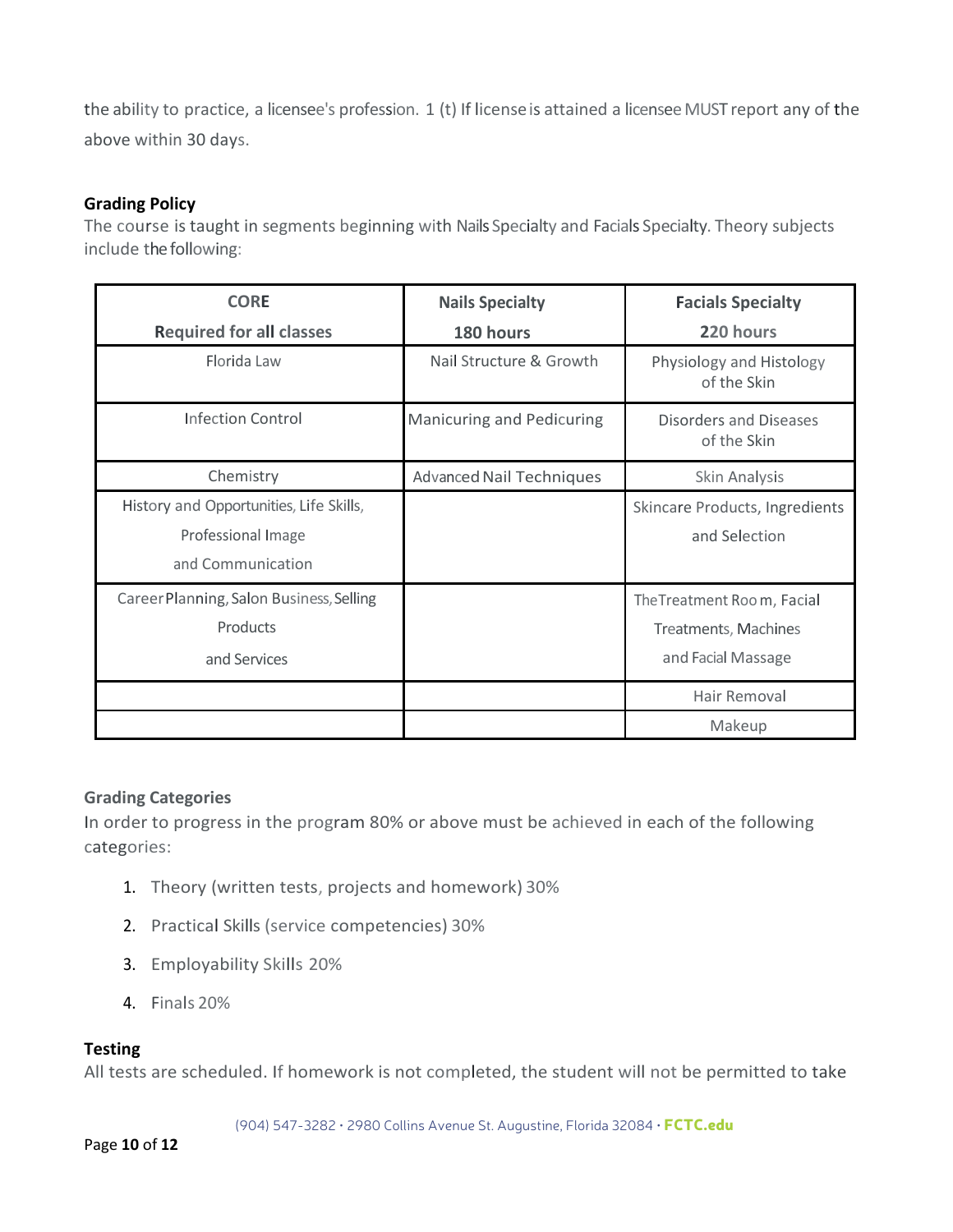the test and will receive a grade of 0.

- The student is required to be prepared to take a test on test day, if the student does not complete the test, the student will receive a 0 grade.
- If a test is not completed, the test grade will remain 0 until the student has taken the test.
- If the student retakes the test because of a low grade, the highest grade the student can receive is an 80%.

#### **Homework**

Always complete workbook assignments, worksheets or assigned projects.

Assignments may be due by the end of the day, the day before the test is to be taken. Students will not be permitted to take a test with incomplete assignments.

#### **Satisfactory Progress**

A student must maintain satisfactory progress in the program which includes:

- All grades are 80% or higher.
- All assignments are turned in.
- Attendance policy has been followed.
- Service competencies are complete.

#### **Personal Gain and Declaration of Intent**

First Coast Technical College's mission is to provide career, technical and adult education to meet the changing needs of students, businesses and the regional workforce. We expect that our students will attain certification and/or licensure appropriate for their field.

However, there are times when students enroll in our career courses for reasons other than certification and/or employment. In that case, students must declare his or her intent to enroll for personal reasons, waiving their commitment to attain certification and/or licensure.

Please check all that apply below indicating your reason for enrolling in this program:

- $\Box$  I enrolled in this program to obtain employment and certification in the industry.
- $\Box$  I plan to continue my education at another college or university.
- $\Box$  I enrolled for personal enrichment, not to work in the field.
- $\Box$  I plan to work in the field only in a volunteer capacity and/or as a hobby.

| <b>Print Student Name</b> |      |
|---------------------------|------|
| <b>Student Signature</b>  | Date |

(904) 547-3282 • 2980 Collins Avenue St. Augustine, Florida 32084 • FCTC.edu